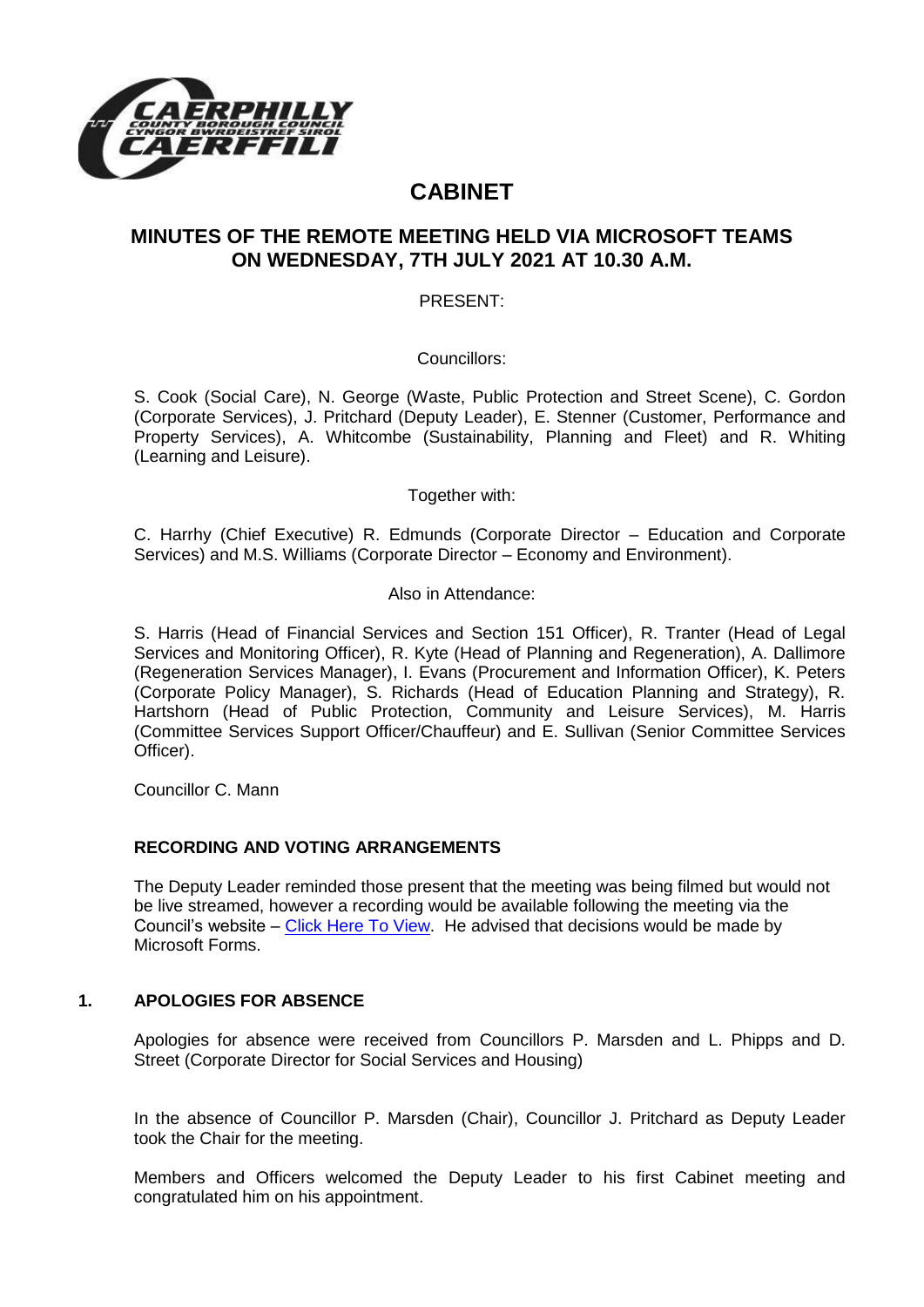#### **2. DECLARATIONS OF INTEREST**

Councillor R. Whiting declared a personal interest in relation to Agenda Item No. 10, Proposed Community Hall in Ty Sign, Risca in that he is a County Borough appointed Committee Member of the Channel View Community Centre. As such there was no requirement for him to leave the meeting when the item was considered.

Councillor N. George declared a personal and prejudicial interest in relation to Agenda Item No.10, Proposed Community Hall in Ty Sign, Risca in that as well as being a County Borough appointed Committee Member of the Channel View Community Centre he is also personally a Member of the Skate Park Committee and TLC Community Café Committee. As such he would leave the meeting when the item was considered.

### **3. CABINET – 23RD JUNE 2021**

RESOLVED that the minutes of the meeting held on 23<sup>rd</sup> June 2021 were approved as a correct record.

#### **4. CABINET FORWARD WORK PROGRAMME – TO NOTE**

Cabinet were provided with the Cabinet Forward Work Programme, which detailed the scheduled reports for 21st July 2021. Members were reminded that the Cabinet Forward Work Programme is a working document and therefore subject to change.

Cabinet were asked to consider the addition of 2 items to the Forward Work Programme for the 1<sup>st</sup> September 2021 Cabinet meeting, the first to be a report on Car Parking Charges and the second on the COVID Recovery Framework.

Following consideration and discussion, it was moved and seconded that subject to aforementioned additional reports for the 1<sup>st</sup> September 2021 the Forward Work Programme be noted. By a show of hands this was unanimously agreed.

RESOLVED that the Cabinet Forward Work Programme be noted.

# **5. PROVISIONAL REVIEW BUDGET OUTTURN FOR 2020/21**

Consideration was given to the report which provided details of the provisional revenue budget outturn for the 2020/21 financial year prior to the annual external audit of the accounts by Audit Wales.

Cabinet noted that the report provided an overview of the Council's performance against the revenue budget for the 2020/21 financial year and included proposals for the use of surplus General Fund balances and use of service reserves for a range of one-off purposes.

It was noted that the Authority had incurred significant additional costs due to the pandemic and had also lost income in several key areas. Welsh Government (WG) had provided substantial funding to Local Authorities to offset additional costs and income losses through the Covid-19 Hardship Fund, with the total funding allocated to Caerphilly CBC during the 2020/21 financial year being £24.2m.

Members were referred to Appendix A of the report which provided a summary of the provisional outturn position and showed a net underspend of £38.517m across all services. It was noted that an underspend of £10.070m is reported for schools and consequently school balances have increased from £1.3m to £11.3m. This underspend was greater than projected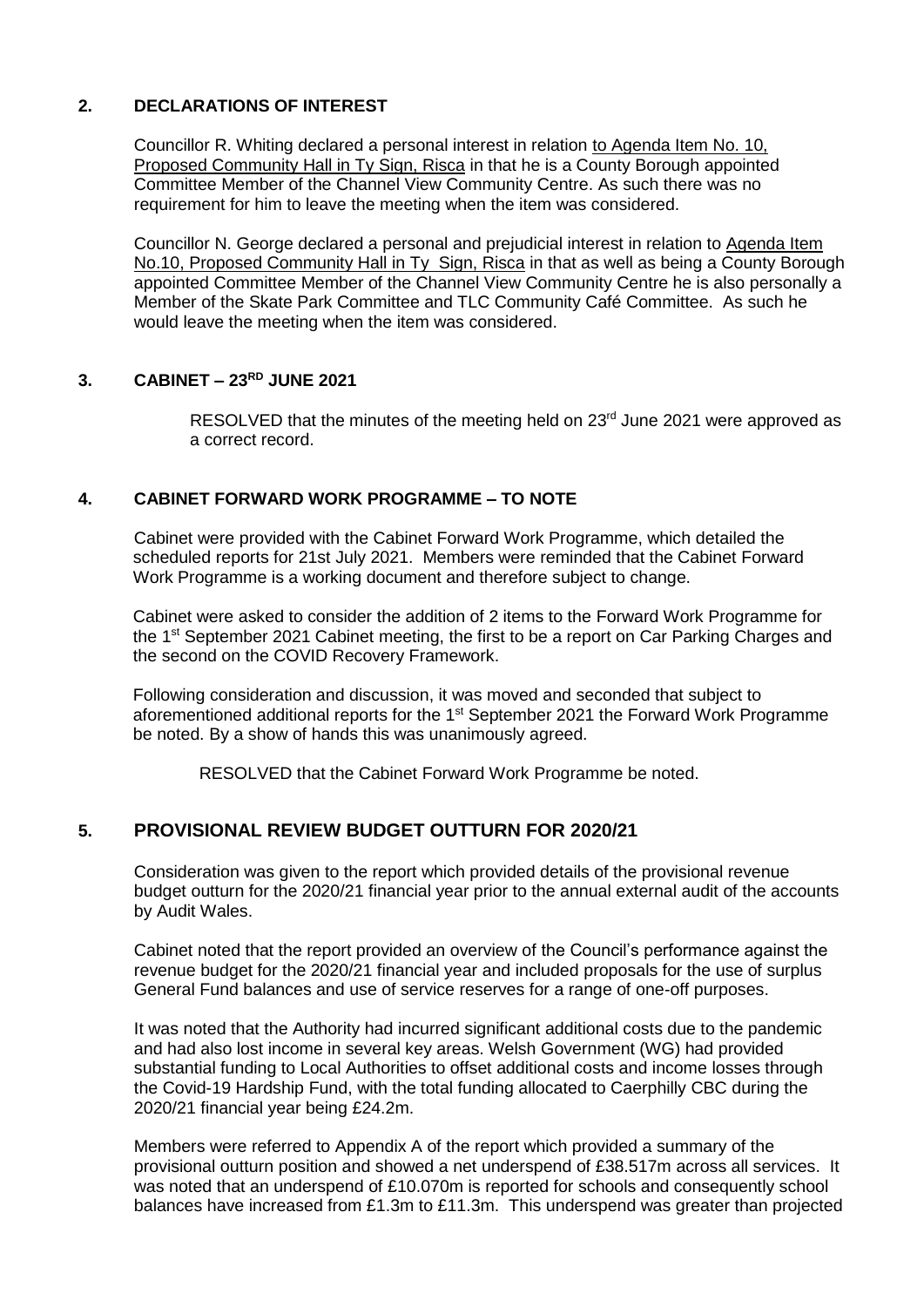due to the receipt of additional grant funding from Welsh Government in the latter part of the financial year. This funding totalled circa £5m and supported expenditure that the schools had originally anticipated funding themselves.

It was noted that there is an underspend of £10.018m for the Housing Revenue Account (HRA) and that the majority of this is due to Covid-19. This underspend has been carried forward into the 2021/22 financial year to support the completion of the WHQS Programme.

It was also noted that the level of underspend on Service Directorate Budgets and Miscellaneous Finance is significantly higher than in previous years and that this reflects the unprecedented impact of Covid-19 on changes in working practices, along with the scale of one-off financial support provided .

It was explained that the financial support provided by Welsh Government had been vital to maintain financial resilience during the pandemic but further financial support from the Covid-19 Hardship Fund is currently only confirmed until the end of September 2021. This presents a significant financial risk and the position will need to be closely monitored throughout the 2021/22 financial year.

The medium-term financial outlook remains challenging and Cabinet was reminded that the 2021/22 Budget Report presented to Council on the 24<sup>th</sup> February 2021 included an updated Medium-Term Financial Plan showing a potential savings requirement of £21.1m for the fouryear period 2022/23 to 2025/26. However, the underspend for 2020/21 does present an opportunity for significant one-off investments as detailed in the report to support the Council in the delivery of its key priorities, the recovery phase of the pandemic, and the ongoing delivery of the transformation programme.

Clarification was sought as to whether the underspend position was being mirrored across other Local Authorities, and the Head of Financial Services & S151 Officer advised that the Society for Welsh Treasurers was currently summarising the position across all Welsh Local Authorities and that this would be shared in due course. However, following conversations with colleagues across the Gwent Region, the Head of Financial Services & S151 Officer confirmed that higher than usual underspends are being reported.

The Head of Financial Services & S151 Officer confirmed that despite the significant challenges presented by the pandemic the Council's financial position had been well managed. However, a prudent approach was still required as there was still a requirement for significant savings moving forward.

Members were reminded that decisions in respect of the General Fund Reserve are a matter for Full Council and a covering report would be produced following this meeting for Council's consideration on the13th July 2021.

Members welcomed the one-off investment opportunities and made reference to those detailed for the Regeneration Board and Cleaning and Greening, which would be welcomed by communities.

Following consideration and discussion, it was moved and seconded that the recommendations in the report be approved. By way of electronic voting this was unanimously agreed.

#### RESOLVED that: -

- 1. The provisional 2020/21 revenue budget outturn position be noted.
- 2. The £1.122m Council Tax Collection grant received from the Welsh Government (WG) in 2020/21 should be set aside in an earmarked reserve to help mitigate the financial impact of a potential further shortfall in Council Tax collection rates in the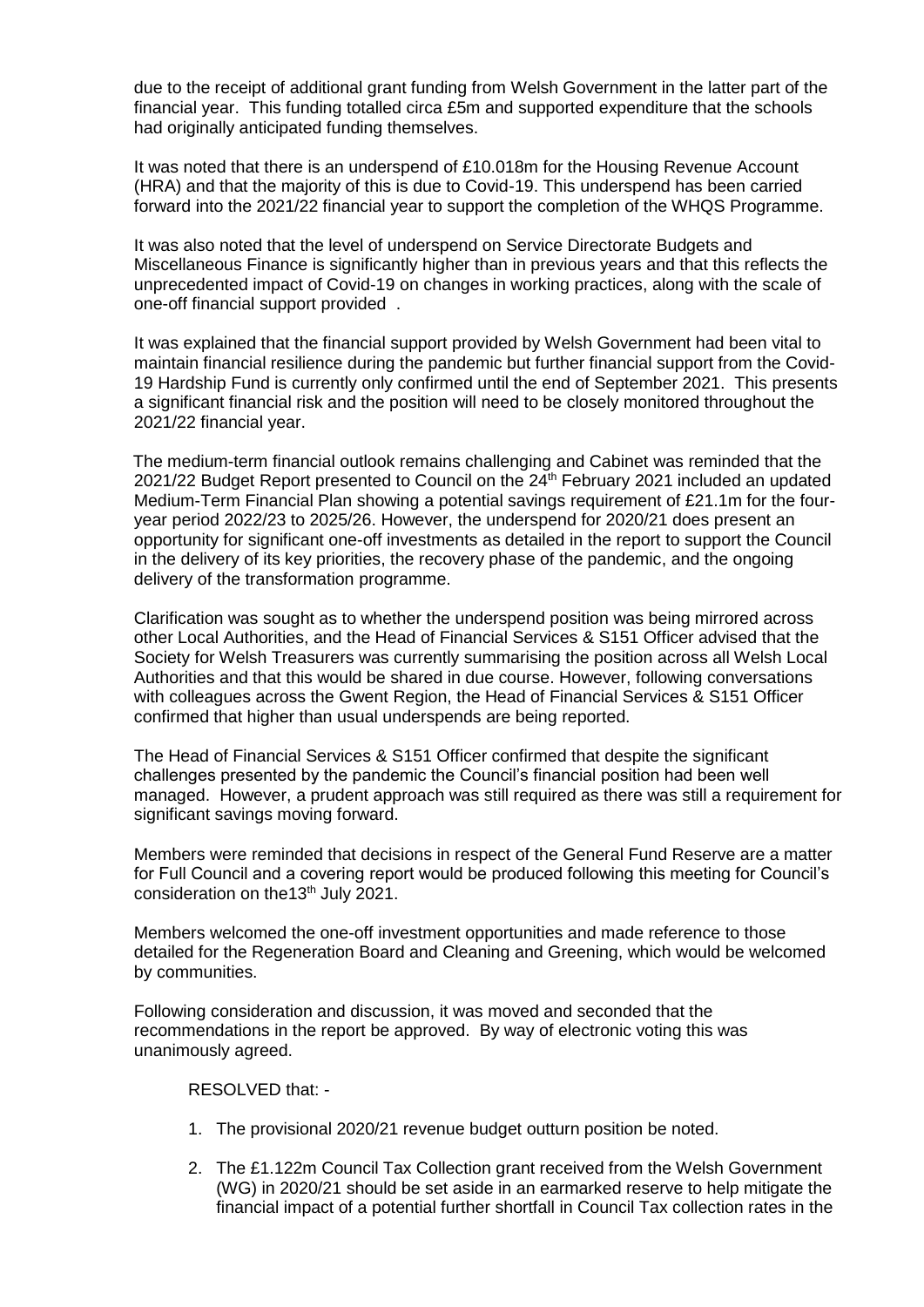2021/22 financial year be agreed.

- 3. Recommend to Council that it maintains the General Fund balance at £11.047m, representing 3% of the 2021/22 net revenue budget.
- 4. Recommend to Council that the proposed use of surplus General Fund balances totalling £9.215m as detailed in section 5.9 of the report be approved.
- 5. The use of service reserves totalling £1.773m that have been agreed by Officers using delegated powers as detailed in Appendix C be noted.
- 6. The proposed use of service reserves totalling £2.441m as set out in section 5.10 of the report be approved.

# **6. SOCIAL VALUE POLICY AND THE ADOPTION OF THEMES, OUTCOMES AND MEASURES FRAMEWORK**

Consideration was given to the report which presented the Social Value Policy and TOMs Framework for endorsement and implementation. Cabinet noted that the report had been presented to the Policy and Resources Scrutiny Committee on the 25th May 2021 and were referred to the consultation section of the report and comments from the Scrutiny Committee contained therein.

The Social Value Policy sets out a proposed approach to further enhance and build upon the successes that have been achieved to date by the Council in relation to Social Value. It brought together a number of different legislative requirements, policy initiatives and aspirations into a single coherent framework underpinned by five key objectives with 'Caerphilly Cares' at the centre.

The five key objectives were detailed, and it was explained that the TOMs Framework would be an effective and efficient mechanism in measuring, recording and monitoring Social Value and Community benefits. It was noted that the Council's Programme for Procurement had set an increased focus on the delivering and recognising the value of using procurement to support wider cultural, social, economic and environmental objectives in ways that offer real long-term benefits for the community and the people of Wales, whilst balancing the issues of value for money.

The Corporate Director for Corporate Services and Education placed on record his thanks to Ian Evans and Procurement Services for the considerable work undertaken in producing the TOMs Framework which would make a real difference to communities. He also expressed his thanks to Liz Lucas for all her efforts in relation to Social Value, her hard work and dedication saw Caerphilly leading the way in relation to it procurement practices and procedures delivering maximum value for the Caerphilly pound and continuing to demonstrate that Caerphilly cares.

Following consideration and discussion, it was moved and seconded that the recommendation in the report be approved. By way of electronic voting this was unanimously agreed.

RESOLVED that the Social Value Policy and TOMs Framework be endorsed and implemented.

# **7. STREET NAMING AND NUMBERING – PROPOSED CHANGE TO ADD/RENAME/ REMOVE A RESIDENTAL PROPERTY NAME**

Consideration was given to the report which sought Cabinet approval to introduce charges for adding, renaming, removing a name to an existing residential property.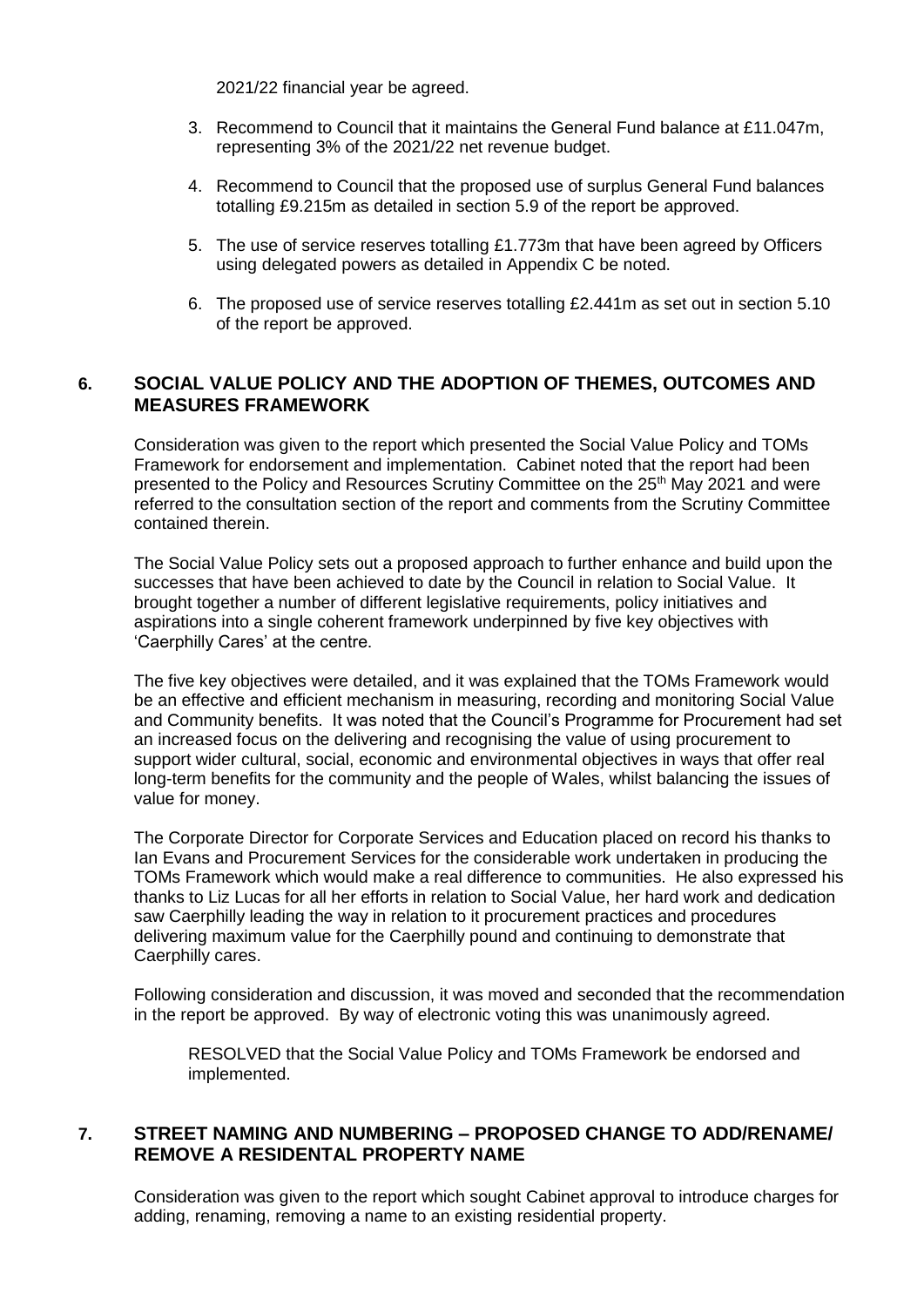Cabinet noted that a comprehensive street naming and numbering service was already provided by the Council however there was currently no charge levied for this, despite the fact that this discretionary service requires a significant amount of Officer time and effort in terms of consultation, liaison and processing.

Members referred to the proposed charge for this service contained within the Officer's report as £100 and it was moved and seconded that this be amended to £50. Having considered similar charging frameworks it was felt that this amount would ensure that provision of this non statutory element of the service can continue, recover its costs and provide an opportunity for additional income and contribute to the maintenance of the current excellent level of service provided.

Following consideration and discussion, it was moved and seconded that subject to the aforementioned amendment the recommendations in the report be approved. By way of electronic voting this was unanimously agreed.

RESOLVED that: -

- 1. A charge for adding, renaming, removing the name of a property be adopted and take effect from 1 August 2021.
- 2. This charge be set at £50.

#### **8. KICKSTART SCHEME**

Consideration was given to report which updated Cabinet on the rollout of the Department of Work and Pensions (DWP) Kickstart Scheme and sought agreement in relation to the Council's engagement with the scheme.

Cabinet were advised that young people had been particularly disadvantaged by the Covid-19 pandemic, in terms of the reduced employment opportunities available to them as a result of the subsequent economic downturn. The DWP Kickstart scheme presented a very real opportunity to address this issue, with the Council being well-placed to offer placements to local young people. The report set out the main considerations for the Council in engaging with the scheme and made recommendations in terms of how the Council could progress as a placement host employer.

It was noted that the six-month placements would allow young people to step forward and gain valuable work experience before progressing on to other options like the Apprenticeship Scheme or long-term employment.

It was noted that the Kick Start Scheme would target 16-24-year olds and when combined with other opportunities provide a springboard to employment. Members noted the successes of the Apprenticeship Scheme and the successful take up by the various Directorates. It was confirmed that without any promotion, 7 Service Areas had already expressed an interest in offering placements.

Reference was made to the Workforce Strategy which had looked at the make-up and age profile of the current work force and had confirmed the need to invest in young people. It was felt that this scheme would form an important piece of a much bigger puzzle and wider work force plan.

Members acknowledged the success of the Apprenticeship Scheme which had provided long term employment with the Council for over 20 young people and welcomed the proposed payment of the Living Wage for those participating in the Kick Start Scheme.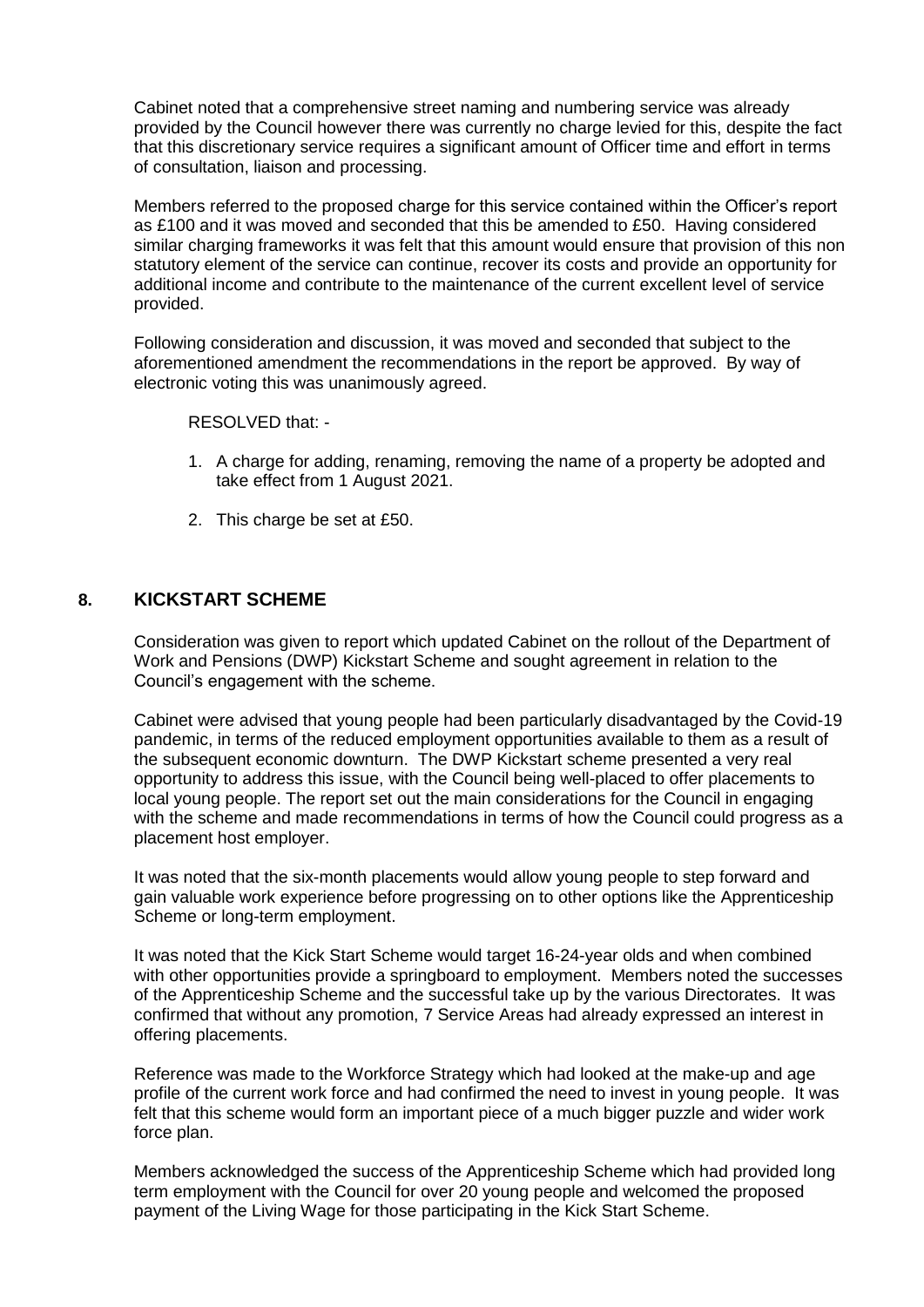Following consideration and discussion, it was moved and seconded that the recommendations in the report be approved. By way of electronic voting this was unanimously agreed.

RESOLVED that: -

- a) Engagement with the Kickstart scheme at an authority-wide level, with a commitment to host 10 placements across various departments be agreed.
- b) Placement wages be paid at the Foundation Living Wage rate.
- c) The use of corporate reserves to contribute to the scheme to enable wages to be paid at the Living Wage rather than the minimum wage (the rate funded by the DWP) be endorsed.

# **9. CAERPHILLY COUNTY BOROUGH COUNCIL – PROPOSALS FOR ASYLUM DISPERSAL AND AFGHAN RELOCATION**

Consideration was given to the report which detailed the recent approach made by the Home Office, working with the Wales Strategy Migration Partnership, and through Welsh Government, for more local authorities to participate in the scheme to alleviate pressures in the asylum system, this role would be shared across other local authorities in Wales.

Cabinet noted that the report had been presented to the Policy and Resources Scrutiny Committee at its meeting on the 23rd June 2021 and were referred to the consultation section of the report and comments from the Scrutiny Committee contained therein.

Cabinet noted the implications of the local authority becoming an Asylum Dispersal Area (ADA) and consideration was given to the recommendations detailed to manage the implementation of the scheme and proposed a gradual start and review after 12 months. The report also asked for consideration to be given to the relocation of Afghan nationals employed by the UK Government in Afghanistan, primarily due to the instability caused by the imminent withdrawal of US troops by September 2021 and risks to life.

It was emphasised that asylum dispersal placements would not receive preferential treatment above residents and Council houses would not be used as accommodation.

Officer's confirmed that an extension from 4 months to 12 months had just been announced in relation to the funding for the Afghan relocation scheme and this would give the authority more time to potentially commission an extension to the current contract for refugee support, allowing the authority to participate in this arena.

However, the priority for this report was establishing the systems and mechanisms for asylum dispersal. It was noted that should Cabinet be supportive of the proposals a Multi-Disciplinary Panel would be convened to take this forward and a Frequently Asked Question page would be established on the Council's website.

Cabinet welcomed the proposals as a necessary and good thing to do and reference was made to the successful relocations that had already taken place.

Following consideration and discussion, it was moved and seconded that the recommendations in the report be approved. By way of electronic voting this was unanimously agreed.

RESOLVED that: -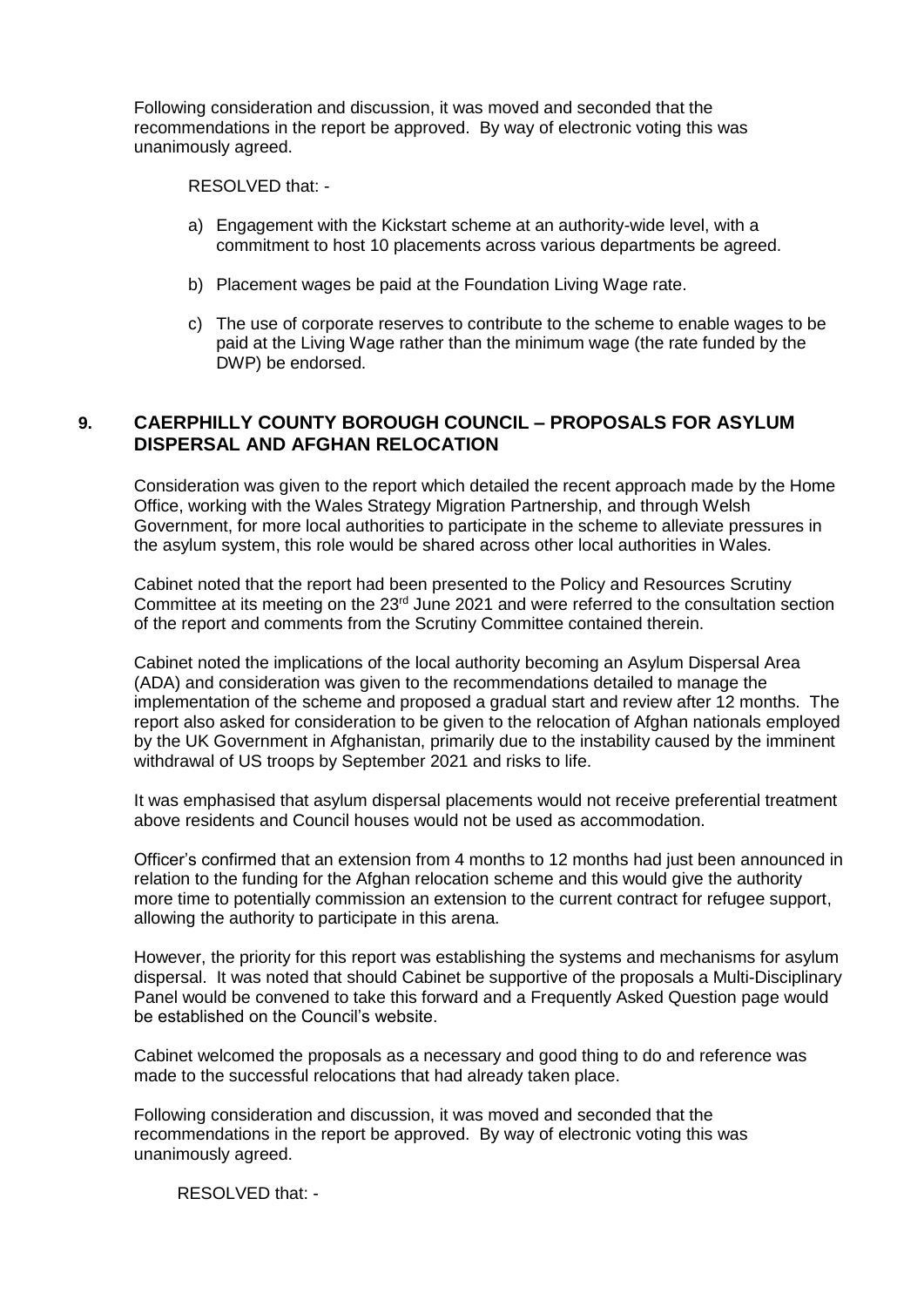- 1. Option 2 be approved Asylum Dispersal begin with a smaller number (5) family properties and evaluate the success after 12 months.
- 2. Relocation of Afghan Nationals request to be revisited within a few months to enable new systems and internal policies for asylum dispersal to be but in place and to reduce additional pressure on private sector housing supply.
- 3. Cabinet to be advised of the situation for Afghan national relocation over the summer months and support be extended if the capacity of services and available housing supply can absorb this scheme. Any agreement to participate would not be the subject of public reports.

# **10. PROPOSED COMMUNITY HALL AT TY SIGN, RISCA**

Councillor Nigel George having declared a personal and prejudicial interest in that as well as being a County Borough appointed Committee Member of the Channel View Community Centre he is also personally a Member of the Skate Park Committee and TLC Community Café Committee, left the meeting and took no part in the debate or vote.

Councillor Ross Whiting having declared a personal interest only in that he was a County Borough appointed Committee Member of the Channel View Community Centre, remained in the meeting and took part in the debate and vote.

Consideration was given to the report which informed Cabinet of a proposal presented by Agape Community Church, Ty Sign (ACCTS) to develop a new Community Hall on land at Holly Road, Ty Sign, Risca.

The report sought Cabinet approval for Officers to enter into further discussions and to undertake a full consultation to ascertain what level of support there is within the local community for the additional community facility in the area.

Cabinet noted that ACCTS had identified a number of funding options to meet the estimated costs of a new building circa £550,000 and were seeking a lease of 99 years from the Council at a low, non-commercial rent. It was confirmed that the land in question is currently held by the Housing Revenue Account. Furthermore there are a number of existing community facilities in the locality and the impact on the viability of these of a new facility is not known, neither is the level of support within the community and this is the reason for the request to undertake a consultation with Community Groups and Residents.

Members were advised that as the site was part of the HRA its disposal would be subject to a separate process with Welsh Government approval required. There would also be a public notice process to follow for disposal of land in this way. Officers confirmed that there were several other similar facilities in the area and the impact of an additional facility would need to be considered and community support would need to be established, hence the need for full consultation process. It was noted that ACCTS had undertaken some consultation 2-3 years previously which had been generally supportive of the proposal however it was noted that there was community petition in objection to the proposal currently in circulation.

Following consideration and discussion it was moved and seconded that the recommendation in the report be approved. By way of electronic voting this was unanimously agreed.

RESOLVED that: -

1. A full consultation with all Community Groups and residents to establish what support there is within the local community for this proposal for an additional facility in the area be supported.